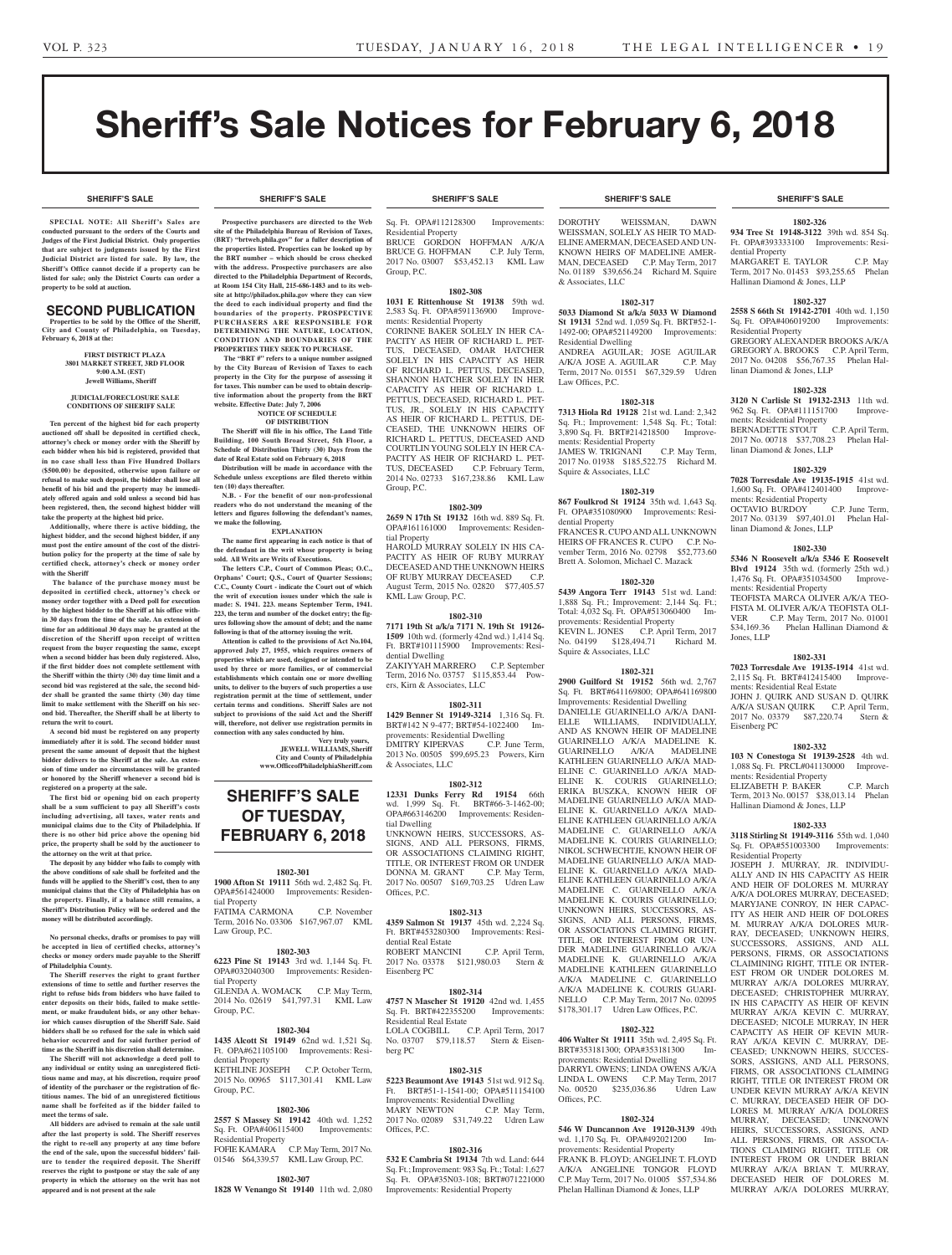No. 01575 \$110,533.06 Phelan Hallinan

**1802-334 754 E Hilton St 19134-1807** 33rd wd. 1,127 Sq. Ft. OPA#331051700 Improvements:

BORIS TANSKY; KEVIN HUMBERT C.P. January Term, 2017 No. 00572 \$63,371.45 Phelan Hallinan Diamond & Jones, LLP **1802-335 2678 Braddock St 19125-1406** 31st wd. Beginning Point: Situate on the Northwesterly side of Braddock Street at the distance of Five Hundred Eighty feet, Six and Three-Quarter inches Northeastwardly from the Northeasterly side of Huntingdon St Improvements:

CARLOS GARCIA AND IRIS CARCANA C.P. September Term, 2016 No. 01515 \$130,853.17 Patrick J. Wesner, Esquire **1802-336 542 N 58th St 19131-4836** 4th wd. 1,408 Sq. Ft. BRT#043134400 Improvements: Semi/

QUEEN V. COLLIER AND ROBERT J. COLLIER C.P. August Term, 2016 No. 00629 \$51,921.35 Milstead & Associ-

**1802-337 5310 Chestnut St 19139** 60th wd. 1,472 Sq. Ft. OPA#603013000 Improvements: Resi-

NADIA DARBOUZE C.P. October Term, 2016 No. 03255 \$67,937.46 Phelan Hal-

**1802-338 907 S Schell St 19147-3923** 2nd wd. 330 Sq. Ft. BRT#021512800 Improvements: Row

ANTHONY DIRENO C.P. November Term, 2015 No. 02831 \$80,398.88 Mil-

**1802-339 2843 N Franklin St 19133-2314** 37th wd. 868 Sq. Ft. BRT#372063600 Improve-

ROSA REYES AND CARLOS REYES, DE-CEASED C.P. October Term, 2016 No. 01281 \$30,255.05 Milstead & Associ-

**1802-340 4513 Larchwood Ave 19143-2105** 46th wd. 1,696 Sq. Ft. OPA#461044700 Improve-

EMMA J. TRAMBLE C.P. February Term, 2017 No. 05341 \$170,000.14 Phelan Hallinan Diamond & Jones, LLP

**1802-341 8426 Jackson St 19136** 65th wd. 1,764 Sq. Ft. OPA#652248300 Improvements: Resi-

SEAN P. BRESLIN C.P. April Term, 2015 No. 00298 \$123,055.76 KML Law

**1802-342 2717 Island Ave 19153** 40th wd. 1,796 Sq. Ft. OPA#406715000 Improvements: Resi-

HERMAN CAMERON AND LASUNIA CAMERON C.P. April Term, 2017 No. 04215 \$139,395.45 KML Law Group,

**1802-343 1318 Gilham St 19111** 53rd wd. 1,069 Sq. Ft. OPA#531160700 Improvements: Resi-

RUTH NOBLE C.P. July Term, 2016 No. 01327 \$92,794.98 KML Law Group, P.C. **1802-344 2813 Orthodox St 19137** 45th wd. 980 Sq. Ft. OPA#453075900 Improvements: Resi-

CHRISTINE HORTON C.P. April Term, 2017 No. 03750 \$101,480.77 KML Law

**1802-345 7952 Temple Rd 19150** 50th wd. 1,634 Sq. Ft. OPA#501065200 Improvements: Resi-

RASHIDA M. SMITH C.P. September Term, 2016 No. 03723 \$127,068.82 KML

**1802-346 1515 S Taylor St 19146** 36th wd. 727 Sq. Ft. OPA#364177000 Improvements: Resi-

C.P. May Term, 2017

Diamond & Jones, LLP

Residential Property

Semi/det 2 Sty Masonry

det 2 Sty Masonry

ates, LLC

dential Property

3 Sty Masonry

ates, LLC

dential Property

dential Property

dential Property

dential Property

dential Property

Law Group, P.C.

dential Property<br>BRUCE RHODES

Group, P.C.

P.C.

Group, P.C.

linan Diamond & Jones, LLP

stead & Associates, LLC

ments: Row 2 Sty Masonry

ments: Residential Property

MANLEY C.P. April Term, 2017 No. 04207 \$55,739.19 Phelan Hallinan Dia-

**1802-360 6516 Saybrook Ave 19142-2212** 40th wd. 984 Sq. Ft. OPA#403156300 Improve-

RICHARD DEREEF C.P. June Term, 2017 No. 02594 \$16,311.18 Phelan Hal-

**1802-361 4525 Devereaux St a/k/a 4525 Devereaux Ave 19135** 41st wd. 1,260 Sq. Ft. OPA#411152600 Improvements: Residen-

THOMAS M.J. BURKE, III; MARJORIE J. BURKE C.P. September Term, 2016 No. 02681 \$8,939.26 Phelan Hallinan Dia-

**1802-362 1221 S 2nd St 19147** 2nd wd. Land Area: 620 Sq. Ft. BRT#021377400 Improve-

RICHARD KEE C.P. November Term, 2016 No. 00788 \$106,014.62 Martha E. Von Rosenstiel, P.C., Martha E. Von Rosenstiel, Esquire, Heather Riloff, Esquire, Tyler

**1802-363 7605 Thouron Ave, #2F 19150** 50th wd. (formerly 42nd wd.) 3,125 Sq. Ft. BRT#502163100 Improvements: Residen-

RYAN COTHRAN C.P. September Term, 2014 No. 01607 \$251,326.69 Powers,

**1802-364 2104 65th Ave 19138** 17th wd. 1,520 Sq. Ft. OPA#171356000 Improvements: Residen-

JACQUELINE BROWN AS EXECUTRIX OF THE ESTATE OF LLEWELLYN KEL-<br>LY, DECEASED C.P. August Term,

2015 No. 04378 \$158,700.50 KML Law

**1802-365 11807 Audubon Ave 19116** 58th wd. 3,703 Sq. Ft. OPA#582426908 Improvements:

2015 No. 01791 \$163,200.40 KML Law

**1802-366 2015 Welsh Rd Apartment A-15 a/k/a 2015 Welsh Rd Apartment 15 19115** 56th wd. 1,250 Sq. Ft. OPA#888561328 Improve-

**1802-367**

**1802-368**

2016 No. 00498 \$173,335.96 KML Law

C.P. November Term,

C.P. August Term,

C.P. March Term,

mond  $&$  Iones, LLP

tial Property

mond & Jones, LLP

J. Wilk, Esquire

tial Dwelling

tial Property

Group, P.C.

Group, P.C.

Residential Property<br>ROBIN FARBER

Kirn & Associates, LLC

ments: Residential Dwelling

ments: Residential Property

linan Diamond & Jones, LLP

### **SHERIFF'S SALE SHERIFF'S SALE SHERIFF'S SALE SHERIFF'S SALE SHERIFF'S SALE**

Sq. Ft. OPA#162334600 Improvements: Residential Property TROY GRANT C.P. February Term, 2016 No. 01799 \$43,776.81 Shapiro & De-

# **1802-385**

Nardo, LLC

**7137 Brous Ave 19149** 64th wd. 1,190 Sq. Ft. BRT#641062500 Improvements: Residential Dwelling

UNKNOWN HEIRS, SUCCESSORS, AS-SIGNS, AND ALL PERSONS, FIRMS, OR ASSOCIATIONS CLAIMING RIGHT, TITLE, OR INTEREST FROM OR UNDER JOANN KENNEDY, DECEASED C.P. June Term, 2016 No. 01661 \$59,640.20 Martha E. Von Rosenstiel, P.C., Martha E. Von Rosenstiel, Esquire, Heather Riloff, Esquire, Tyler J. Wilk, Esquire

# **1802-386**

**4977 Sheldon St A 19144** 12th wd. 1,035 Sq. Ft. OPA#121185300 Improvements: Residential Property VERONIKA MEDNIK AND LEONID MEDNIK C.P. December Term, 2016 No. 01402 \$80,806.78 Shapiro & DeNardo, LLC

# **1802-387**

**3438 Dillman St a/k/a 3438 N Dillman St 19140-5705** 19th wd. 644 Sq. Ft. BRT#193045500 Improvements: Residential Dwelling

TERESA DERR C.P. June Term, 2016 No. 00507 \$32,702.14 Law Office of Gregory Javardian, LLC

### **1802-388**

**3525 Nottingham Ln 19114-1403** 66th wd. (formerly part of the 58th wd.) 1,987 Sq. Ft. BRT#66-1239500 Improvements: Residential Dwelling WAYNE J. CLEGG C.P. February Term, 2017 No. 07370 \$147,049.39 Powers, Kirn & Associates, LLC

# **1802-389**

**2500 Bonaffon St 19142** 40th wd. 1,135 Sq. Ft. BRT#871562430 Improvements: Residential Real Estate MAURICE HEARD C.P. June Term, 2015 No. 00557 \$136,891.02 Stern & Eisenberg PC

# **1802-390**

**2830 E Venango St 19134** 45th wd. ROW 2 STY MASONRY; 784 Sq. Ft. BRT#451073400 Improvements: Residential Dwelling SHARON BRANDT C.P. October Term,

# 2016 No. 04279 \$75,292.66 McCabe, Weisberg, & Conway, P.C.

### **1802-391**

**410 N 41st St 19104** 6th wd. 1,292 Sq. Ft. OPA#061222900 Improvements: Residential Property

DOE, JOHN OR ANY UNKNOWN PER-SON HAVING OR CLAIMING INTEREST OR TITLE TO THE SUBJECTED PREM-ISES C.P. July Term, 2017 No. 00963 \$158,297.92 KML Law Group, P.C.

# **1802-392**

**3815 Elsinore St 19124** 33rd wd. 2,026 Sq. Ft. OPA#332214200 Improvements: Residential Property RAMON MUNIZ JR C.P. May Term,

2017 No. 02819 \$101,974.73 KML Law Group, P.C.

# **1802-393**

**3534 Sussex Ln 19114** 66th wd. 1,694 Sq. Ft. OPA#661204800 Improvements: Residential Property

WILFRED ALI AS ADMINISTRATOR OF THE ESTATE OF CATHERINE ALI, DE-CEASED C.P. May Term, 2017 No. 03400 \$87,851.70 KML Law Group, P.C.

# **1802-394**

**1825 Ashley St a/k/a 1825 Ashley Rd 19126-1516** 10th wd. 1,446 Sq. Ft. OPA#101364800 Improvements: Residential Property

SOLOMON M. TINSLEY, IN HIS CAPAC-ITY AS EXECUTOR OF THE ESTATE OF LURIE FLEMING A/K/A LURIE ESCO, AND IN HIS CAPACITY AS ADMINIS-TRATOR OF THE ESTATE OF PHILIP ESCO, DECEASED DEVISEE OF THE ESTATE OF LURIE FLEMING A/K/A LU-RIE ESCO; PHILIP J. ESCO, IN HIS CA-PACITY AS HEIR OF THE ESTATE OF PHILIP ESCO, DECEASED DEVISEE OF THE ESTATE OF LURIE FLEMING A/K/A LURIE ESCO; JONATHAN C. ESCO, IN HIS CAPACITY AS HEIR OF THE ESTATE OF THE ESTATE OF PHILIP ESCO, DE-CEASED DEVISEE OF THE ESTATE OF

DECEASED C.P. September Term, 2016 No. 00518 \$113,747.62 KML Law Group, P.C.

# **1802-348**

**3326 N Sydenham St 19140** 11th wd. 882 Sq. Ft. OPA#112188000 Improvements: Residential Property CHARMAINE GOLDSMITH AND ROB-ERT GOLDSMITH C.P. April Term, 2017 No. 00352 \$61,854.50 KML Law Group, P.C.

#### **1802-349**

**1126 E Sydney St a/k/a 1126 Sydney St 19150** 50th wd. 2,734 Sq. Ft. OPA#502469300 Improvements: Residential Property

CAROLE MAYO SOLELY IN HER CA-PACITY AS HEIR OF MERLE M. MOR-RISON, DECEASED, THE UNKNOWN HEIRS OF MERLE M. MORRISON, DE-CEASED, CHERYL MORRISON SOLELY IN HER CAPACITY AS HEIR OF MER-LE M. MORRISON DECEASED AND VAUGHN MORRISON SOLELY IN HIS CAPACITY AS HEIR OF MERLE M. MOR-RISON DECEASED C.P. April Term, 2017 No. 03748 \$175,229.56 KML Law Group, P.C.

#### **1802-350**

**2829 Winchester Ave 19136-1713** 57th wd. 6,000 Sq. Ft. BRT#571007400 Improvements: Det W/gar 2 Sty Frame MICHAEL E. CHATARY, DECEASED AND SUSAN M. CHATARY, DECEASED C.P. May Term, 2015 No. 01629 \$400,682.86 Milstead & Associates, LLC

#### **1802-351**

**1346 Englewood St 19111** 53rd wd. 2,310 Sq. Ft. OPA#532353800 Improvements: Residential Property CATHERINE E. REED C.P. May Term, 2017 No. 01451 \$197,164.62 Shapiro & DeNardo, LLC

### **1802-352**

**7123 Keystone St 19135** 65th wd. 2,320 Sq. Ft. OPA#651307000 Improvements: Residential Property WALTER W. MOTTERSHEAD, JR C.P. August Term, 2017 No. 02127 \$100,089.35 Shapiro & DeNardo, LLC

#### **1802-353**

**7172 N Uber St 19138-2116** 10th wd. (formerly 42nd wd.) 1,675.56 Sq. Ft. BRT#101150100 Improvements: Residential Dwelling PASCALE DINGENEN A/K/A PASCALE A. DINGENEN C.P. March Term, 2017 No. 01630 \$153,530.03 Powers, Kirn & Associates, LLC

**4050 L St 19124** 33rd wd. 1,590 Sq. Ft. OPA#332387000 Improvements: Residential Property FELIX RAMIREZ C.P. May Term, 2017 No. 01004 \$112,110.93 Phelan Hallinan Diamond & Jones, LLP

**1707 Page St 19121-2329** 32nd wd. 0 Sq. Ft. OPA#321161800 Improvements: Residential Property LENA LEWIS A/K/A LENA D. LEWIS; JAMES LEWIS A/K/A JAMES T. LEWIS C.P. May Term, 2012 No. 00780 \$174,474.21 Phelan Hallinan Diamond & Jones, LLP

Sq. Ft. BRT#251118300 Improvements: Residential Real Estate FRANCISCA VARGAS C.P. April Term, 2017 No. 00584 \$107,011.41 Stern & Eisenberg PC

# **1802-357**

**2421-23 W Huntingdon St 19132** 28th wd. 2,022 Sq. Ft. OPA#281308500 Improvements: Residential Property<br>JUCALE PACIUS C.P. No. 03197 \$73,539.47 Phelan Hallinan Diamond & Jones, LLP

1,520 Sq. Ft. OPA#591115500 Improvements: Residential Property MICHAEL K. SIMMONS C.P. October Term, 2016 No. 00496 \$189,341.52 Phelan Hallinan Diamond & Jones, LLP

1,120 Sq. Ft. OPA#344124600 Improvements: Residential Property BRIAN S. MANLEY; MICHELLE

**7345 Woodcrest Ave 19151-2214** 34th wd.

**1802-354**

**2339 E Clearfield St 19134** 25th wd. 1,320

C.P. July Term, 2017

ments: Residential Property AGNIESZKA WOJNARSKA C.P. May Term, 2017 No. 03601 \$137,956.16 KML Law Group, P.C. **4222 Welsh Rd 19136** 65th wd. 3,600 Sq. Ft. OPA#652007900 Improvements: Residential Property

**1802-355** ANNETTE COBB AND AARON A. COBB C.P. May Term, 2017 No. 03557 \$72,926.07 KML Law Group, P.C.

**6704 N 4th St 19126** 61st wd. 4,500 Sq. Ft. OPA#611074810 Improvements: Residential Property

#### **1802-356**

### **1802-359**

**1802-358 1010 E Rittenhouse St 19138** 59th wd.

# Group, P.C. **1802-369 9921 Bustleton Ave, Unit R-3, Pathways a/k/a 9921 Bustleton Ave, Unit R-3 19115**

58th wd. 654 Sq. Ft. OPA#888580864 Improvements: Residential Property NICHOLAS B. DEWALD C.P. November Term, 2016 No. 00504 \$82,101.30 KML Law Group, P.C.

#### **1802-370**

**6014 Tulip St 19135-4222** 41st wd. 1,152 Sq. Ft. OPA#411422800 Improvements: Residential Property

EDWARD RISDORFER, IN HIS CAPAC-ITY AS ADMINISTRATOR AND HEIR OF THE ESTATE OF ROBERT G. RISDOR-FER, SR.; CAROL VALENTIN, IN HER CAPACITY AS HEIR OF THE ESTATE OF ROBERT G. RISDORFER, SR.; ALBERT B. RISDORFER, II, IN HIS CAPACITY AS HEIR OF THE ESTATE OF ROBERT G. RISDORFER, SR; UNKNOWN HEIRS, SUCCESSORS, ASSIGNS, AND ALL PERSONS, FIRMS, OR ASSOCIATIONS CLAIMING RIGHT, TITLE, OR INTER-EST FROM OR UNDER ROBERT G. RIS-DORFER, SR, DECEASED C.P. February

Hallinan Diamond & Jones, LLP **1802-372 7663 Overbrook Ave 19151** 34th wd. 1,782

Term, 2017 No. 02500 \$83,658.76 Phelan

GARDENIA BRADLEY AND RENATA BRADLEY C.P. September Term, 2015 No. 02251 \$154,680.42 KML Law

**1802-373 2836-2838 W Girard Ave 19130** 29th wd. 2,580 Sq. Ft. OPA#882023600 Improve-

ALSON ALSTON C.P. August Term, 2008 No. 03084 \$537,088.70 KML Law

**1802-374 4519 Marple St 19136** 65th wd. 1,117 Sq. Ft. OPA#651110500 Improvements: Resi-

JANETH C. CARDENAS FKA GLORIA JANETH ORTIZ A/K/A GLORIA J. OR-TIZ C.P. May Term, 2017 No. 00214 \$113,534.36 KML Law Group, P.C. **1802-375 3232 Cottman Ave 19149** 55th wd. 1,591 Sq. Ft. OPA#551512200 Improvements:

2016 No. 02934 \$134,403.08 KML Law

**1802-376 7008 Reedland St 19142** 40th wd. 1,105 Sq. Ft. OPA#406215600 Improvements: Resi-

THERESA BOLTON C.P. January Term, 2014 No. 02924 \$45,670.92 KML Law

**1802-377 1247 Magee Ave 19111** 53rd wd. 1,800 Sq. Ft. OPA#532008900 Improvements: Resi-

PHILIP MATHAI AND MARIAMMA PHILIP C.P. May Term, 2017 No. 01547 \$137,126.72 KML Law Group, P.C.

**1802-378 2326 S 6th St 19148** 39th wd. 1,304 Sq. Ft. OPA#392351400 Improvements: Residen-

THIEM TAC CHIM AND MEHN TAC CHIM C.P. May Term, 2017 No. 02584 \$101,662.80 Shapiro & DeNardo, LLC **1802-379 947 E Ontario St 19134** 33rd wd. 1,357 Sq. Ft. OPA#331171100 Improvements: Resi-

MADELINE CAPELLA C.P. July Term, 2015 No. 00371 \$89,110.39 Shapiro &

**1802-380 2038 N Hope St 19122** 18th wd. 1,620 Sq. Ft. OPA#183231701 Improvements: Resi-

ILUMINADO MALDONADO C.P. April Term, 2015 No. 02112 \$79,309.29 Shap-

**1802-381 7033 Andrews Ave 19138** 10th wd. 2,218 Sq. Ft. OPA#101138000 Improvements:

UNKNOWN HEIRS, SUCCESSORS, AS-SIGNS, AND ALL PERSONS, FIRMS, OR ASSOCIATIONS CLAIMING RIGHT, TITLE, OR INTEREST FROM OR UNDER JUANITA E. HATCHER, DECEASED AND EUGENE G. JOHNSON, III, KNOWN HEIR OF JUANITA E. HATCHER, DECEASED C.P. June Term, 2017 No. 03030 \$103,518.75

**1802-382 4338 Chippendale St a/k/a 4338 Chippendale Ave 19136** 65th wd. 1,200 Sq. Ft. OPA#651122300 Improvements: Residen-

No. 02747 \$39,295.78 Shapiro & De-

**1802-383 5245 Roosevelt Blvd a/k/a 5245 E Roosevelt Blvd 19124** 35th wd. 1,685 Sq. Ft. OPA#23-

NATHAN BERGER, DECEASED C.P. October Term, 2016 No. 003206 \$92,486.60

**1802-384 2234 W Oakdale St 19132** 16th wd. 1,036

C.P. April Term, 2016

Improvements: Residential

C.P. January Term,

#### Sq. Ft. OPA#343259800 Improvements: Residential Property

ments: Residential Property

Group, P.C.

Group, P.C.

dential Property

Residential Property<br>SCOTT HOLIDAY

Group, P.C.

dential Property

dential Property

tial Property

dential Property

DeNardo, LLC

dential Property

iro & DeNardo, LLC

Residential Property

Shapiro & DeNardo, LLC

tial Property

Nardo, LLC

Dwelling

Craig H. Fox, Esq

Group, P.C.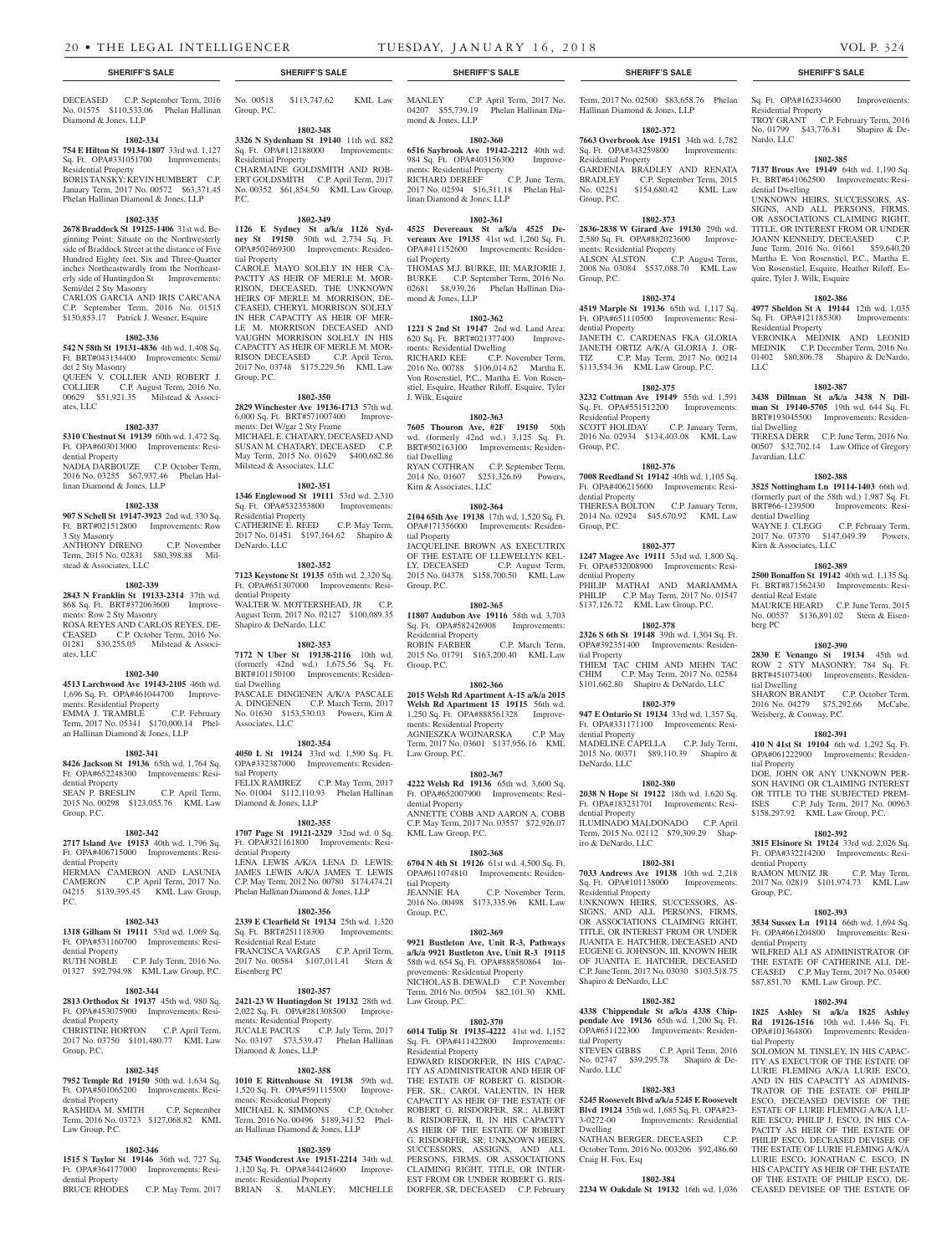Residential Property

linan Diamond & Jones, LLP

Diamond & Jones, LLP

Residential Property

tial Dwelling

Offices, P.C.

tial Dwelling

Associates, LLC

ments: Residential Property

ments: Residential Property

linan Diamond & Jones, LLP

ments: Residential Property

Diamond & Jones, LLP

Residential Property

P.C.

Residential Property

ments: Residential Property

Jones, LLP

Jones, LLP

Hallinan Diamond & Jones, LLP

Residential Property

linan Diamond & Jones, LLP

Diamond & Jones, LLP

Sq. Ft. OPA#073254200 Improvements:

DANIEL RODRIGUEZ C.P. May Term, 2017 No. 00937 \$9,174.42 Phelan Hal-

**1802-442 1631 E Hunting Park Ave 19124-4419** 33rd wd. 1,226 Sq. Ft. OPA#332087900 Improvements: Residential Property NYDIA LOPEZ C.P. March Term, 2012 No. 01876 \$92,953.76 Phelan Hallinan

**1802-443 2449 S 5th St 19148-3907** 39th wd. 1,470 Sq. Ft. OPA#392281400 Improvements:

IRVIN BRUSKIN C.P. May Term, 2017 No. 03591 \$78,893.68 Phelan Hallinan

**1802-444 1015 E Phil Ellena St 19150** 50th wd. 3,109 Sq. Ft. BRT#50-2358600 (152-N-12-283); OPA#502358600 Improvements: Residen-

ANNETTE ROBINSON N/K/A ANNETTE SMACK; FRED SMACK C.P. May Term, 2017 No. 04436 \$143,869.74 Udren Law

**1802-445 4919 Ella St 19120-3931** 42nd wd. 1,232 Sq. Ft. OPA#421312300 Improvements:

MILAGROS NERIS C.P. March Term, 2017 No. 00386 \$85,590.42 Phelan Hal-

**1802-446 2321 S American St 19148-4005** 39th wd. 1,488 Sq. Ft. BRT#391318000; PRCL#33516-23 Improvements: Residen-

TIFFANY J. DENICOLA A/K/A TIFFANY J. LENNON C.P. October Term, 2016 No. 00351 \$234,390.18 Powers, Kirn &

**1802-447 21 S Conestoga St 19139-3341** 60th wd. 864 Sq. Ft. OPA#603158700 Improve-

JULIO FERNANDEZ C.P. September Term, 2017 No. 01141 \$47,601.11 Phelan

**1802-448 3415 Wallace St 19104-1918** 24th wd. 2,074 Sq. Ft. OPA#242094000 Improve-

MAURICE L. WHITFIELD A/K/A MAU-RICE WHITFIELD C.P. August Term, 2015 No. 04241 \$126,879.37 Phelan Hal-

**1802-449 624 Wynnewood Rd 19151-3843** 34th wd. 1,924 Sq. Ft. OPA#344223300 Improve-

TARIE D. POWELL C.P. July Term, 2017 No. 03196 \$131,114.99 Phelan Hallinan

**1802-450 1337 N 56th St 19131-4225** 4th wd. 1,236 Sq. Ft. OPA#041345900 Improvements:

MARGARET A. SMITH; SEAN D. BRYCE; SEAN D. BRYCE, AS TRUSTEE FOR MARGARET A. SMITH C.P. March Term, 2014 No. 04329 \$36,549.99 Phelan

**1802-451 3159 Tilton St 19134** 25th wd. 596 Sq. Ft. BRT#25-1207400; OPA#251207400 Improvements: Residential Dwelling DOUGLAS BROOKS; GERALDINE BROOKS C.P. February Term, 2017 No. 02809 \$40,474.63 Udren Law Offices,

**1802-452 2530 S Hicks St 19145-4604** 26th wd. 1,110 Sq. Ft. OPA#261201900 Improvements:

JONATHAN FOSCO; LAUREN FOS-CO C.P. August Term, 2016 No. 02114 \$165,980.48 Phelan Hallinan Diamond &

**1802-453 492 Woodhaven Rd 19116-2038** 58th wd. 2,182 Sq. Ft. OPA#582340400 Improve-

JEFFREY JOHNSON; STEPHANIE JOHN-SON C.P. February Term, 2017 No. 04335 \$272,773.25 Phelan Hallinan Diamond &

Hallinan Diamond & Jones, LLP

LURIE FLEMING A/K/A LURIE ESCO; UNKNOWN HEIRS, SUCCESSORS, AS-SIGNS, AND ALL PERSONS, FIRMS, OR ASSOCIATIONS CLAIMING RIGHT, TITLE, OR INTEREST FROM OR UNDER PHILIP ESCO, DECEASED DEVISEE OF THE ESTATE OF LURIE FLEMING A/K/A LURIE ESCO, DECEASED C.P. November Term, 2015 No. 03955 \$94,587.87 Phelan Hallinan Diamond & Jones, LLP

# **1802-395**

**2489 78th Ave 19150-1824** 50th wd. 1,974 Sq. Ft. OPA#501448000 Improvements: Residential Property

GLENETTA C. KINARD A/K/A GLEN-ETTA PHILLIPS, IN HER CAPACITY AS CO-ADMINISTRATOR AND HEIR OF THE ESTATE OF VIRGINIA PYATT A/K/A VIRGINIA PYATT-KINARD; CHA-NEL PYATT, IN HER CAPACITY AS CO-ADMINISTRATOR AND HEIR OF THE ESTATE OF VIRGINIA PYATT A/K/A VIRGINIA PYATT-KINARD; ISAAC PY-ATT, IN HIS CAPACITY AS HEIR THE ESTATE OF VIRGINIA PYATT A/K/A VIRGINIA PYATT-KINARD; RICHARD PYATT, IN HIS CAPACITY AS HEIR OF THE ESTATE OF VIRGINIA PYATT A/K/A VIRGINIA PYATT-KINARD; UNKNOWN HEIRS, SUCCESSORS, ASSIGNS, AND ALL PERSONS, FIRMS, OR ASSOCIA-TIONS CLAIMING RIGHT, TITLE, OR INTEREST FROM OR UNDER VIRGINIA PYATT A/K/A VIRGINIA PYATT KINARD, DECEASED C.P. May Term, 2017 No. 01088 \$125,727.15 Phelan Hallinan Diamond & Jones, LLP

#### **1802-396**

**1937 73rd Ave 19138** 10th wd. 1,127 Sq. Ft. OPA#101353300 Improvements: Residential Property

CASSANDRA A. RICHARDSON A/K/A CASSANDRA RICHARDSON C.P. May Term, 2017 No. 04440 \$83,876.33 KML Law Group, P.C.

#### **1802-397**

#### **4135 Parrish St 19104** 6th wd. 1,717 Sq. Ft. OPA#062061500 Improvements: Residential Property

LYNN V. SPEARMAN A/K/A LYNN SPEARMAN INDIVIDUALLY AND AS ADMINISTRATRIX OF THE ESTATE OF LANCE SPEARMAN DECEASED C.P. December Term, 2016 No. 02547 \$25,043.99 KML Law Group, P.C.

#### **1802-398**

**12614 Biscayne Dr 19154-2006** 66th wd. 1,224 Sq. Ft. OPA#663415000 Improvements: Residential Property HELEN DIMITRI-KERNS, IN HER CAPAC-ITY AS HEIR OF ANN J. DIMITRI A/K/A ANNIE JULIA DIMITRI, DECEASED; UNKNOWN HEIRS, SUCCESSORS, AS-SIGNS, AND ALL PERSONS, FIRMS, OR ASSOCIATIONS CLAIMING RIGHT, TITLE, OR INTEREST FROM OR UNDER ANN J. DIMITRI A/K/A ANNIE JULIA DIMITRI, DECEASED C.P. April Term, 2017 No. 00016 \$168,997.72 Phelan Hallinan Diamond & Jones, LLP

#### **1802-399**

#### **2614 N 23rd St 19132-3611** 16th wd. 1,350 Sq. Ft. OPA#162230500 Improvements:

Residential Property DESIREE MCNAMEE C.P. May Term, 2017 No. 03117 \$58,131.91 Phelan Hallinan Diamond & Jones, LLP

# **1802-400**

**553 N Creighton St 19131-5106** 44th wd. 1,200 Sq. Ft. OPA#442264300 Improvements: Residential Property O'DESSA HAINES C.P. March Term, 2016 No. 02604 \$74,950.60 Phelan Hallinan Diamond & Jones, LLP

#### **1802-401**

**4558 Marple St 19136-3716** 65th wd. 1,024 Sq. Ft. OPA#651098000 Improvements: Residential Property SARA J. MARCUCCI C.P. June Term,

2010 No. 03916 \$121,223.86 Phelan Hallinan Diamond & Jones, LLP

# **1802-402**

**1124 S 2nd St 19147** 2nd wd. 735 Sq. Ft. OPA#021382400 Improvements: Residential Property MATILDA NELSON A/K/A MATILDA R.

NELSON C.P. May Term, 2017 No. 04672 \$358,245.12 KML Law Group, P.C.

# **1802-403**

**1550 N 59th St 19151** 34th wd. ROW CONV/APT 2 STY MASON; 1,834 Sq. Ft. BRT#342152100 Subject to Mortgage Improvements: Residential Dwelling WINNY GISSENDANER, KNOWN SURVIVING HEIR OF HERMAN COLES AND UNKNOWN SURVIVING HEIRS OF HERMAN COLES C.P. April Term, 2017 No. 02358 \$103,495.85 McCabe, Weisberg, & Conway, P.C.

### **1802-404**

**800 Glenview St 19111-4419** 53rd wd. 1,638 Sq. Ft. OPA#532143600 Improvements: Residential Property JAMES J. KALLAS, IN HIS CAPACITY AS EXECUTOR AND DEVISEE OF THE ESTATE OF ROBERT W. KALLAS A/K/A

ROBERT W. KALLAS, SR A/K/A ROBERT KALLAS C.P. May Term, 2017 No. 01675 \$97,453.18 Phelan Hallinan Diamond & Jones, LLP

# **1802-405**

**5408 Baltimore Ave 19143** 51st wd. 2,704 Sq. Ft. OPA#513050305 Improvements: Residential Property EARL LASSITER INDIVIDUALLY AND AS EXECUTOR OF THE ESTATE OF ELTON LASSITER, DECEASED C.P. January Term, 2015 No. 03115 \$113,635.18 KML Law Group, P.C.

#### **1802-406**

**6362 Tulip St 19135-3323** 41st wd. 1,260 Sq. Ft. BRT#411429100 Improvements: Residential Dwelling NORMAN H. EVANS C.P. April Term, 2017 No. 01938 \$74,054.03 Law Office

**1802-407 7939 Michener Ave 19150** 50th wd. 1,620 Sq. Ft. OPA#501151400 Improvements: Residential Property CHARLENE BROWN AS ADMINSTRA-TRIX OF THE ESTATE OF C.P. April Term, 2016 No. 00474 \$41,900.77 KML Law Group, P.C.

#### **1802-408**

of Gregory Javardian, LLC

**10824 Harrow Rd 19154** 66th wd. 1,756 Sq. Ft. OPA#662063700 Improvements: Residential Property IVELISSE MONTES AND JOHN REN-

ZI C.P. May Term, 2017 No. 01906 \$134,820.44 KML Law Group, P.C.

# **1802-409**

**2905 W Diamond St 19121** 32nd wd. 864 Sq. Ft. OPA#323126800 Improvements: Residential Property THE UNKNOWN HEIRS OF HAROLD DICKERSON DECEASED AND GAIL WASHINGTON SOLELY IN HER CAPAC-ITY AS HEIR OF HAROLD DICKERSON, DECEASED C.P. May Term, 2017 No. 02749 \$141,590.32 KML Law Group, P.C.

#### **1802-410**

**1031 Christian St 19147** 2nd wd. 835 Sq. Ft. BRT#022246930 Improvements: Residential Real Estate CHERYL RATLIFF AND ANTHONY OR-LANDO C.P. June Term, 2016 No. 00587 \$692,894.18 Stern & Eisenberg PC

#### **1802-411**

**8011 - 8013 Rowland Ave 19136-2207** 63rd wd. 10,109 Sq. Ft. BRT#642006000 Improvements: Det W/d Gar 2.5 Sty Stone SAFAA DEEB C.P. October Term, 2014 No. 00424 \$274,598.65 Milstead & Associates, LLC

#### **1802-412**

**1444 W Louden St 19141** 13th wd. 1,472 Sq. Ft. BRT#132401300 Improvements: Residential Real Estate CRYSTAL ARTHUR, ADMINISTRATRIX OF THE ESTATE OF KRISTIAN ARTHUR, DECEASED C.P. September Term, 2017 No. 03575 \$77,607.97 Stern & Eisenberg PC

#### **1802-413**

**1705 W. Nedro Ave 19141** 17th wd. 1,440 Sq. Ft. BRT#171169700 Improvements: Row B/gar 2 Sty Masonry CATHERINE HENDERSON, CONCETTA A. LAWLESS AND WILLIAM LAWLESS C.P. July Term, 2016 No. 02733 \$22,922.37 Milstead & Associates, LLC

#### **1802-414**

**11130 Templeton Dr 19154** 66th wd. 1,575 Sq. Ft. BRT#662143600 Improvements: Residential Real Estate JAMES J. COLOMBO III AND KATHY COLOMBO C.P. June Term, 2017 No. 00154 \$270,503.67 Stern & Eisenberg PC

#### **1802-415**

**1806-18 Rittenhouse Sq Unit 1201 19103- 5802** 8th wd. 0 Sq. Ft. BRT#888083082 Improvements: Res Condo 5 + Sty Masonry STEPHANIE M. REED C.P. May Term, 2017 No. 02582 \$172,393.69 Milstead &

### **1802-416**

Associates, LLC

**1917 W Venango St 19140** 13th wd. 2,080 Sq. Ft. OPA#131011500 Improvements: Residential Property KOBY KEYES C.P. May Term, 2017 No. 03600 \$100,600.98 KML Law Group, P.C.

## **1802-417**

**5623 Spruce St 19139-3938** 16th wd. 1,936 Sq. Ft. BRT#604066000 Improvements: Semi/det 2 Sty Masonry NINA BRACEY C.P. March Term, 2015 No. 03935 \$132,999.25 Milstead & Associates, LLC

#### **1802-418**

**9324 Jamison Ave, Apt B 19115** 1,718 Sq. Ft. OPA#888560352 Improvements: Residential

LISA JAMES, BELIEVED HEIR AND/OR ADMINISTRATOR OF THE ESTATE OF ROBERT CHATTIN, NICKY KRUASE, BELIEVED HEIR AND/OR ADMINISTRA-TOR OF THE ESTATE OF ROBERT CHAT-TIN, ROBERT J. CHATTIN, BELIEVED HEIR AND/OR ADMINISTRATOR OF THE ESTATE OF ROBERT CHATTIN, AND UN-KNOWN HEIR(S)/ADMINISTRATOR(S) OF THE ESTATE OF ROBERT CHATTIN C.P. June Term, 2015 No. 02344 \$142,414.45 Jill M. Fein, Esquire

#### **1802-419**

**6542 Bradford Terr 19149-2979** 54th wd. 1,462 Sq. Ft. OPA#541297200 Improvements: Residential Property GLACIA M. VERDIER C.P. December Term, 2016 No. 02469 \$90,053.82 Phelan Hallinan Diamond & Jones, LLP

#### **1802-420**

**12240 Sweet Briar Rd 19154** 66th wd. 2,700 Sq. Ft. BRT#66-3-1774-00; OPA#663177400 Improvements: Residential Dwelling

JONATHAN MALCOM A/K/A JONATHAN M. MALCOLM; KRISTY MALCOLM A/K/A KRISTY B. MALCOLM C.P. August Term, 2015 No. 02607 \$188,907.05 Udren Law Offices, P.C.

#### **1802-421**

**11730 Academy Pl 19154-2533** 66th wd. 1,400 Sq. Ft. OPA#662042600 Improvements: Residential Property MARY SLOWEY C.P. May Term, 2017 No. 03908 \$215,166.74 Phelan Hallinan Diamond & Jones, LLP

#### **1802-422**

**6601 Chew Ave 19119** 22nd wd. 1,956 Sq. Ft. OPA#871106600 Improvements: Commercial Property TRACEY ALSTON C.P. August Term, TRACEY ALSTON C.P. August Term,<br>2013 No. 1112 \$161,086.11 Weber Gallagher Simpson Stapleton Fires & Newby, LLP, Sarah A. Elia, Esq.

# **1802-423**

**2233 Conwell Ave 19115-2301** 58th wd. 2,655 Sq. Ft. BRT#581093100 Improvements: Residential Dwelling SAJIL VARGHESE C.P. April Term, 2017 No. 01758 \$197,223.40 Law Office of Gregory Javardian, LLC

### **1802-424**

**2825 Parrish St 19130** 15th wd. 1,500 Sq. Ft. BRT#15-2-300746; OPA#152300746 Improvements: Residential Dwelling<br>TESEMMA J. HEADEN C.P. Janu-TESEMMA J. HEADEN C.P. January Term, 2016 No. 01657 \$482,402.38 Udren Law Offices, P.C.

# **1802-425**

**5322 N Carlisle St 19141** 17th wd. 1,440 Sq. Ft. BRT#172039000 Improvements: Residential Real Estate JEFFREY SIMPSON C.P. July Term, 2017 No. 00118 \$115,087.38 Stern & Eisenberg PC

# **1802-426**

**3307 Tilden St 19129-1411** 38th wd. 1,472 Sq. Ft. BRT#382136800 Improvements: Residential Dwelling LAWRENCE D. RITCHIE AND PATRICIA C. RITCHIE C.P. May Term, 2017 No. 01175 \$64,333.42 Law Office of Gregory Javardian, LLC

#### **1802-427**

**2828 Lardner St 19149-3516** 62nd wd. 992 Sq. Ft. OPA#621170900 Improvements: Residential Property

#### **SHERIFF'S SALE SHERIFF'S SALE SHERIFF'S SALE SHERIFF'S SALE SHERIFF'S SALE**

MARIA MARTINEZ A/K/A MARIA HI-DALGO; ANGEL MORALES C.P. May Term, 2017 No. 03033 \$91,947.73 Phelan Hallinan Diamond & Jones, LLP

# **1802-428**

**1226 N 52nd St 19131-4315** 44th wd. 1,600 Sq. Ft. OPA#871400490 Improvements: Mixed Use (commercial/residential)<br>FUNTIMES MAGAZINE, LLC C.P. Au-FUNTIMES MAGAZINE, LLC gust Term, 2014 No. 00007 \$115,006.60 Matthew A. Lipman, Esquire

#### **1802-429**

**6030 Webster St 19143-2316** 3rd wd. 1,560 Sq. Ft. OPA#033033600 Improvements: Residential Property NAFESSA SAMUEL-COLLINS C.P. April Term, 2017 No. 00566 \$67,379.11

# Phelan Hallinan Diamond & Jones, LLP **1802-430**

**1453 W End Dr 19151-2232** 34th wd. 3,083 Sq. Ft. BRT#344431800 Improvements: Row B/gar 2 Sty Masonry BARBARA AYN LILLEY, DECEASED C.P. August Term, 2014 No. 01460 \$129,437.83 Milstead & Associates, LLC

### **1802-431**

**1533 W Butler St 19140** 13th wd. 1,200 Sq. Ft. OPA#131084400 Improvements: Residential Property<br>KEITH A. KING C.P. June Term, 2013

No. 01874 \$23,304.41 KML Law Group, P.C.

# **1802-432**

**909 Afton St 19111-3207** 63rd wd. (formerly part of the 56th wd.) 3,529 Sq. Ft. BRT#631194700 Improvements: Residential Dwelling JOSEPH N. TERREY C.P. April Term, 2015 No. 01105 \$213,074.03 Powers, Kirn & Associates, LLC

#### **1802-433**

**915 Carver St 19124-1025** 35th wd. 1,100 Sq. Ft. OPA#351256000 Improvements: Residential Property CRAIG BUTLER C.P. June Term, 2017 No. 00102 \$79,672.57 Phelan Hallinan Diamond & Jones, LLP

### **1802-434**

Law Group, P.C.

tial Dwelling

Associates, LLC

dential Property

dential Property

P.C.

piro & DeNardo, LLC

**320 Durfor St 19148** 39th wd. 728 Sq. Ft. OPA#392171500 Improvements: Residential Property THERESA A. PAYLOR C.P. August Term, 2016 No. 03420 \$245,114.16 KML

**1802-435 1739 N 33rd St 19121-2427** 32nd wd. (formerly part of the 29th wd.) 2,313 Sq. Ft. BRT#324209300 Improvements: Residen-

DOW W. JONES C.P. April Term, 2017 No. 01918 \$156,756.45 Powers, Kirn &

**1802-437 909 E McPherson St addressed as 909 McPherson St 19150** 50th wd. 2,468 Sq. Ft. OPA#502507600 Improvements: Resi

CYNTHIA A. FOXWORTH, EXECUTRIX OF THE ESTATE OF MARGARET RHINE-HART, DECEASED C.P. September Term, 2017 No. 03559 \$184,354.08 Sha-

**1802-438 4351 Pearce St 19124** 23rd wd. 2,588 Sq. Ft. OPA#231062800 Improvements: Resi-

KEITH JELLEYMAN AND CHRISTI M. STRUNK C.P. January Term, 2017 No. 03730 \$164,816.90 KML Law Group,

**1802-439 2304 W Sergeant St 19132-4132** 28th wd. 928 Sq. Ft. OPA#162306100 Improve-

WILLIAM WARE C.P. May Term, 2017 No. 00931 \$50,632.83 Phelan Hallinan

**1802-440 708 Levick St 19111-5318** 35th wd. 1,350 Sq. Ft. OPA#353039100 Improvements:

JEAN RODY DUVET; GRACIEUSE FLORVIL; ROSE LAURE DUVET C.P. February Term, 2017 No. 04628 \$149,801.88 Phelan Hallinan Diamond

**1802-441 212 E Ontario St 19134-1618** 7th wd. 1,200

ments: Residential Property

Diamond & Jones, LLP

Residential Property

& Jones, LLP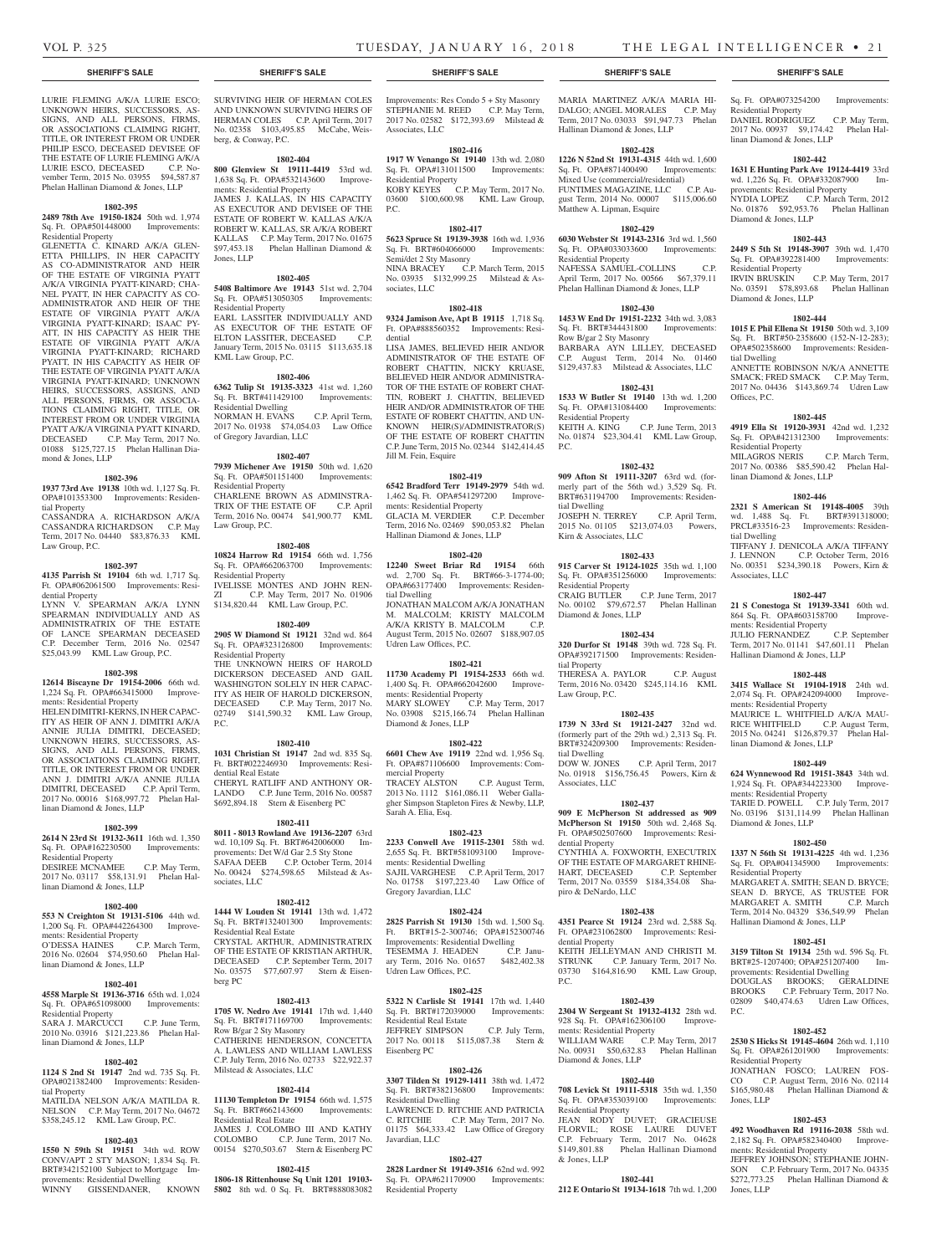tial Dwelling

tial Property

Kochalski, LLC

ments: Residential Property

Diamond & Jones, LLP

Residential Property

linan Diamond & Jones, LLP

ments: Residential Property

Hallinan Diamond & Jones, LLP

mond & Jones, LLP

dential Property

chalski, LLC

tial Property

dential Property<br>TYRONE BOOKER

chalski, LLC

BRT#234104200

Argentieri, Esquire

tial Property

linan Diamond & Jones, LLP

Weisberg, & Conway, P.C.

ments: Residential Property

linan Diamond & Jones, LLP

**1802-502 728 W Raymond St 19140** 49th wd. ROW 2 STY MASONRY; 1,116 Sq. Ft. BRT#491026400 Improvements: Residen-

ALISHA E. HOWELL C.P. May Term, 2017 No. 03318 \$47,862.86 McCabe,

**1802-503 1413 N Gratz St 19121-4129** 47th wd. 1,260 Sq. Ft. OPA#471312245 Improve-

COREY STEVENSON C.P. August Term, 2012 No. 02508 \$49,631.59 Phelan Hal-

**1802-505 824 N Taney St 19130** 15th wd. 967 Sq. Ft. OPA#151299600 Improvements: Residen-

DIANNA JEAN S. GIGANTI C.P. February Term, 2017 No. 00173 \$215,186.53 Cristina L. Connor, Esquire; Manley Deas

**1802-506 2079 Clarence St 19134-2115** 45th wd. 1,145 Sq. Ft. OPA#452126600 Improve-

GARY L. SMITH C.P. June Term, 2017 No. 02741 \$74,512.33 Phelan Hallinan

**1802-507 2031 Fuller St 19152-2703** 56th wd. 1,166 Sq. Ft. OPA#562025000 Improvements:

IBRAHIM SALMAN C.P. March Term, 2016 No. 02422 \$197,687.61 Phelan Hal-

**1802-508 167 W Nedro Ave 19120-2458** 61st wd. 1,092 Sq. Ft. OPA#612104200 Improve-

PABLITO M. ROLDAN; ELENA M. ROLDAN C.P. October Term, 2016 No. 02667 \$74,715.07 Phelan Hallinan Dia-

**1802-509 1526 S Myrtlewood St 19146-3518** 36th wd. 1,004 Sq. Ft. OPA#364412800 provements: Residential Property DOUGLAS B. MITCHELL C.P. July Term, 2016 No. 03211 \$69,783.09 Phelan

**1802-510 8112 Rugby St 19150** 50th wd. 2,585 Sq. Ft. OPA#502085400 Improvements: Resi-

ROBYN M. JOHNSON A/K/A ROBYN JOHNSON; SARAH D. JOHNSON A/K/A SARAH JOHNSON C.P. September Term, 2011 No. 01168 \$240,122.56 Meredith H. Wooters, Esquire; Manley Deas Ko-

**1802-511 6115 W Girard Ave 19151** 964 Sq. Ft. OPA#341062700 Improvements: Residen-

2007 No. 03893 \$54,087.99 Phelan Hal-

**1802-512 6129 Grays Ave 19142** 40th wd. 1,212 Sq. Ft. OPA#402150000 Improvements: Resi-

Term, 2014 No. 01797 \$88,401.92 Meredith H. Wooters, Esquire; Manley Deas Ko-

**1802-513 1333 Foulkrod St 19124** 23rd wd.

GARDEL ELIAZAIRE C.P. April Term, 2016 No. 01970 \$92,257.98 Emmanuel J.

**1802-514 2913 Hale St 19149** 62nd wd. 983 Sq. Ft. OPA#621269200 Improvements: Residen-

THOMAS P. FEENEY A/K/A THOMAS FEENEY; THERESA L. SPIELBERG-<br>ER C.P. April Term. 2017 No. 02347 ER C.P. April Term, 2017 No. 02347 \$54,779.19 Cristina L. Connor, Esquire;

**1802-515 248 E Durham St 19119** 22nd wd. 1,969 Sq. Ft. OPA#222155800 Improvements:

UNITED STATES OF AMERICA; BRUCE A. MCCALL, JR. C.P. November Term, 2014 No. 00745 \$98,933.94 Justin F. Kobeski, Esquire; Manley Deas Kochalski LLC

Manley Deas Kochalski, LLC

Residential Property

C.P. December Term,

C.P. November

# **SHERIFF'S SALE SHERIFF'S SALE SHERIFF'S SALE SHERIFF'S SALE SHERIFF'S SALE**

### **1802-454 6352 Gillespie St 19135** 55th wd. 1,374 Sq.

Ft. OPA#552431000 Improvements: Residential Property MARY P. PETERSON C.P. May Term,

2017 No. 04075 \$119,470.05 KML Law Group, P.C.

#### **1802-455**

**3212 Chelsea Pl 19114-1104** 66th wd. 1,596 Sq. Ft. OPA#661147100 Improvements: Residential Property

ROBERT LIGUORI; SHERYL A. LIGUO-RI C.P. June Term, 2016 No. 02672 \$181,016.59 Phelan Hallinan Diamond & Jones, LLP

#### **1802-456**

**327 S 16th St 19102-4909** 8th wd. 1,734 Sq. Ft. BRT#081154900 Improvements: Residential Real Estate

#### DENISE PALLANTE AND JOSEPH T. PALLANTE C.P. May Term, 2014 No. 02535 \$790,013.45 Stern & Eisenberg PC

#### **1802-457**

**12 E Palmer St a/k/a 12 W Palmer St 19125**  18th wd. 1,113 Sq. Ft. BRT#183022400 Improvements: Residential Dwelling STEVEN POLIT AND LINDA M. HEP-WORTH C.P. June Term, 2017 No. 00381 \$104,239.27 Martha E. Von Rosenstiel, P.C., Martha E. Von Rosenstiel, Esquire, Heather Riloff, Esquire, Tyler J. Wilk, Esquire

#### **1802-458**

**7300 Woodbine Ave 19151** 34th wd. Land: 3,136 Sq. Ft.; Improvement: 1,120 Sq. Ft. OPA#34-4-1302-00 Improvements: Row B/gar 2 Sty Masonry

#### BEVERLY GLOVER C.P. September<br>Term, 2015 No. 02502 \$83,843.00 on Term, 2015 No. 02502 6/15/2017, \$98,803.24 per Writ of Execution issued 9/13/2017 DWALDMANLAW, P.C.

#### **1802-459**

**3439 Saint Vincent St 19149** 55th wd. 1,472 Sq. Ft. OPA#551452700 Improvements: Residential Property NADINE PARKIN C.P. September Term, 2016 No. 01334 \$209,941.42 KML Law Group, P.C.

#### **1802-460**

**4933 Rubicam St 19144** 12th wd. 3,737 Sq. Ft. BRT#121195300 Improvements: Residential Real Estate AUDRA D. LASSITER-BOSKET C.P. May Term, 2016 No. 02078 \$20,338.76

# Stern & Eisenberg PC

**1802-461 6362 Glenloch St 19135** 41st wd. 1,454 Sq. Ft. OPA#411205700 Improvements: Residential Property

MOHAMMAD T. RAHMAN C.P. August Term, 2015 No. 00032 \$118,122.49 KML Law Group, P.C.

#### **1802-462**

**12734 Hollins Rd 19154** 66th wd. Land: 2,000 Sq. Ft.; Improvement: 1,360 Sq. Ft.; Total: 3,360 Sq. Ft. OPA#158N2-360; BRT#663338600 Improvements: Residential Property

RENEE STIEFFENHOFER C.P. June Term, 2017 No. 01190 \$106,340.35 Richard M. Squire & Associates, LLC

#### **1802-463**

**3824 Gratz St a/k/a 3824 N Gratz St 19140- 3526** 13th wd. 1,332 Sq. Ft. OPA#131267100 Improvements: Residential Property SHEILA STILES C.P. June Term, 2017 No. 00686 \$55,066.26 Phelan Hallinan Diamond & Jones, LLP

#### **1802-464**

**6240 Washington Ave 19143-2917** 3rd wd. 2,180 Sq. Ft. OPA#033124900 Improvements: Residential Property<br>CLAUDETTE SEAY C. C.P. October Term, 2010 No. 01337 \$144,503.54 Phelan Hallinan Diamond & Jones, LLP

#### **1802-465**

**831 N Stillman St 19130** 15th wd. Land: 700 Sq. Ft.; Improvement: 1,060 Sq. Ft.; Total:  $1,760$  Sq. Ft. OPA#151261500 provements: Residential Property  $\Omega$ DANIEL GRAVELEY  $\hat{C}$  P March Term 2015 No. 00299 \$367,190.57 Richard M. Squire & Associates, LLC

# **1802-466**

**6701 Rising Sun Ave 19111-4628** 35th wd. 13,701 Sq. Ft.; Improvements: 1,548 Sq. Ft. OPA#882065830 Subject to Mortgage Subject to Rent Improvements: Auto Retail Car Lot Mas+

ROGERIO SANTOS C.P. August Term, 2017 No. 02884 \$416,122.16 Phillip D. Berger, Esq., Berger Law Group, PC

**1802-467 7914 Calvert St 19152-3414** 64th wd. 3,042 Sq. Ft. BRT#641022008 Improvements: S/d W/b Gar 1 Sty Masonry

MELISSA WOOD AND DARRYL R. WOOD, SR C.P. August Term, 2016 No. 00742 \$172,555.35 Milstead & Associates, LLC

#### **1802-468**

**1733 S 19th St 19145-2120** 36th wd. 976 Sq. Ft. BRT#363207100 Improvements: Row 2 Sty Masonry JACQUELINE C. KENNEDY C.P. December Term, 2016 No. 02822 \$87,984.13 Milstead & Associates, LLC

**1802-469 6962 Cedar Park Ave 19138-2002** 10th wd. 1,409 Sq. Ft. BRT#102502100 Improvements: Row B/gar 2 Sty Masonry PRESTINA E. ALEXANDER A/K/A PRES-TINA ALEXANDER, DECEASED C.P. February Term, 2017 No. 03393 \$101,196.33 Milstead & Associates, LLC

### **1802-470**

**4635 Penn St 19124-5820** 23rd wd. 2,175 Sq. Ft. BRT#232419000 Improvements: S/d Conv Apt 3 Sty Mason MARIA E. RIVERA N/K/A MARIA E.<br>CABAL C.P. November Term, 2016 No. C.P. November Term, 2016 No. 02472 \$102,678.42 Milstead & Associates, LLC

#### **1802-471**

**6917 Stenton Ave 19138-1927** 10th wd. 1,904 Sq. Ft. BRT#102340200 Improvements: Row B/gar 2 Sty Masonry SHEILA WHITE, INDIVIDUALLY AND ADMINISTRATRIX OF THE ESTATE OF ERNEST MARK WHITE A/K/A ERNEST M. WHITE A/K/A ERNEST WHITE, DE-CEASED MORTGAGOR AND REAL OWNER AND ERNEST WHITE, KNOWN HEIR OF THE ESTATE OF ERNEST MARK WHITE A/K/A ERNEST M. WHITE, A/K/A ERNEST WHITE, DECEASED MORT-GAGOR AND REAL OWNER C.P. December Term, 2016 No. 02559 \$106,945.40 Milstead & Associates, LLC

**1802-472 1516 W Glenwood Ave 19132** 11th wd. Land: 1,007 Sq. Ft.; Improvement: 1,986 Sq. Ft.; Total: 2,993 Sq. Ft. OPA#111018500 Improvements: Residential Property

TAMIKA BROWN A/K/A TAMIKA EB-ONY BROWN, SOLELY AS ADMISTRA-TRIX OF THE ESTATE OF BLINDALE BARKSDALE, DECEASED AND ESTATE OF BLINDALE BARKSDALE, DECEASED AND ALL UNKNOWN INDIVIDUALS, HEIRS, SUCCESSORS, ASSIGNS, BUSI-NESS ENTITIES, NON-PROFIT ENTITIES AND/OR CHARITABLE ENTITIES HAV-ING AND/OR CLAIMING ANY RIGHT, TITLE, AND/OR INTEREST THEREIN, THEREFROM AND/OR THEREUNDER C.P. June Term, 2017 No. 00762 \$44,092.11 Richard M. Squire & Associates, LLC

#### **1802-473**

**2515 S 67th St 19142-2703** 40th wd. 1,600 Sq. Ft. BRT#40-6-0353-00 Improvements: Residential Dwelling TOWANNA N. PRESSLEY C.P. May Term, 2015 No. 02434 \$46,014.27 Powers, Kirn & Associates, LLC

### **1802-474**

**2328 Reed St 19146-4110** 36th wd. 2,256 Sq. Ft. OPA#364003700 Improvements: Residential Property ALEJO CESARIO, JR C.P. April Term, 2017 No. 02287 \$342,955.34 Phelan Hallinan Diamond & Jones, LLP

#### **1802-475**

**4119 Stirling St 19135-3025** 55th wd. 1,200 Sq. Ft. OPA#552053400 Improvements: Residential Property JOSHUA WARK C.P. June Term, 2017 No. 00500 \$29,966.47 Phelan Hallinan Diamond & Jones, LLP

#### **1802-476**

**1241 N Conestoga St 19131** 4th wd. ROW 2 STY MASONRY; 1,262 Sq. Ft. BRT#041138300 Improvements: Residential Dwelling

CHRISTOPHER CHAVIS, KNOWN SUR-VIVING HEIR OF NELLIE L. CHAVIS, KENNETH BROWN, KNOWN SURVIV-ING HEIR OF NELLIE L. CHAVIS, UN-KNOWN SURVIVING HEIRS OF NELLIE L. CHAVIS, CYNTHIA CHAVIS, KNOWN SURVIVING HEIR OF NELLIE L. CHAVIS,

LORRAINE CHAVIS, KNOWN SURVIV-ING HEIR OF NELLIE L. CHAVIS, MIL-DRED L. SAYLES, KNOWN SURVIVING HEIR OF NELLIE L. CHAVIS AND SYLVI-US CHAVIS, KNOWN SURVIVING HEIR OF NELLIE L. CHAVIS C.P. February

Term, 2016 No. 01800 \$77,306.42 Mc-Cabe, Weisberg, & Conway, P.C. **1802-477 2018 Devereaux Ave 19149** 62nd wd. 1,812 Sq. Ft. OPA#621216700 Improvements:

Residential Property TRACEY D'ALESSANDRO C.P. November Term, 2015 No. 01675 \$187,898.40 Justin F. Kobeski, Esquire

#### **1802-478**

**137 Roselyn St 19120** 61st wd. 1,140 Sq. Ft. OPA#612191100 Improvements: Residential Property CANDICE BRACE C.P. March Term, 2016 No. 00041 \$157,014.33 Shapiro & DeNardo, LLC

#### **1802-479**

**1612 S Ringgold St 19145** 36th wd. ROW 2 STY MASONRY; 948 Sq. Ft. BRT#364167900 Improvements: Residential Dwelling TANYA SMITH AND ANDRE WADDELL,<br>SR C.P. October Term, 2016 No. 01957

C.P. October Term, 2016 No. 01957 \$87,298.51 McCabe, Weisberg, & Conway, P.C.

**1802-480 5122 Glenloch St 19124-2105** 62nd wd. 864 Sq. Ft. OPA#622413900 Improvements: Residential Property LOUISE ANNETTE NEDD A/K/A LOUISE A. NEDD C.P. February Term, 2012 No. 03245 \$99,106.64 Phelan Hallinan Diamond & Jones, LLP

#### **1802-481**

**4622 E Howell St a/k/a 4622 Howell St 19135-4027** 41st wd. 1,600 Sq. Ft. OPA#411103700 Improvements: Residential Property FREDDIE RIVERA; YAJAIRA CRUZ C.P. November Term, 2015 No. 00769<br>\$133.940.68 Phelan Hallinan Diamond & Phelan Hallinan Diamond & Jones, LLP

#### **1802-482**

**4806 Oakland St 19124** 23rd wd. 1,921 Sq. Ft. BRT#234231900 Improvements: Residential Real Estate DEBORAH MENDICINO A/K/A DEBBIE MENDICINO AND MICHAEL MENDI-CINO C.P. June Term, 2017 No. 04493 \$121,295.03 Stern & Eisenberg PC

### **1802-483**

**4414 Disston St 19135-1818** 55th wd. 1,584 Sq. Ft. OPA#552185200 Improvements: Residential Property REYAD DEEB; LATANYA SOUTHER-LAND C.P. April Term, 2017 No. 03928 \$201,657.64 Phelan Hallinan Diamond & Jones, LLP

### **1802-484**

**2516 E Hagert St 19125** 31st wd. Approximate Size: n/a BRT#31-3-2004-15 Improvements: Residential Property C.P. May Term, 2017 No. 00908 \$60,518.07 Scott A. Dietterick, Esq., and/ or Kathryn L. Mason, Esquire

# **1802-485**

**1721 Faunce St 19111-3431** 56th wd. 1,332 Sq. Ft. OPA#561408400 Improvements: Residential Property XIN MEI HE C.P. June Term, 2017 No. 00839 \$103,970.63 Phelan Hallinan Diamond & Jones, LLP

#### **1802-486**

**925 Granite St 19124-1730** 35th wd. 1,104 Sq. Ft. OPA#351141200 Improvements: Residential Property JEAN MARY GEORGES-MILORD CP February Term, 2015 No. 00207 \$77,319.12 Phelan Hallinan Diamond & Jones, LLP

# **1802-487**

**221 Lauriston St 19128-3720** 21st wd. 1,120 Sq. Ft. OPA#213064805 Improvements: Residential Property DANIEL J. PRINCE C.P. June Term, 2017 No. 00093 \$124,802.60 Phelan Hallinan Diamond & Jones, LLP

### **1802-488**

**1231 Stirling St 19111-5837** 53rd wd. 1,376 Sq. Ft. OPA#531055600 Improvements: Residential Property NICHELLE N. HALEY A/K/A MICHELLE N. HALEY C.P. July Term, 2015 No. 02578 \$130,359.72 Phelan Hallinan Diamond & Jones, LLP

# **1802-489**

**1844 E Orleans St 19134-3533** 25th wd. 1,532 Sq. Ft. OPA#252158000 Improvements: Residential Property CARLOS O. DECENA C.P. May Term, 2017 No. 03413 \$65,660.40 Phelan Hallinan Diamond & Jones, LLP

# **1802-490**

**1941 Georgian Rd 19138-2113** 10th wd. 1,664 Sq. Ft. OPA#101273700 Improvements: Residential Property DANIEL PETERSON A/K/A DAN PETER-SON; LORI PETERSON C.P. September Term, 2012 No. 00991 \$96,145.22 Phelan Hallinan Diamond & Jones, LLP

#### **1802-491**

**6064 Allman St 19142-1444** 40th wd. 1,024 Sq. Ft. OPA#401248901 Improvements: Residential Property SHANNELE L. DILL A/K/A SHANNELE DILL C.P. November Term, 2013 No. 02090 \$2,935.19 Phelan Hallinan Diamond & Jones, LLP

#### **1802-492**

**1538 Stevens St 19149-3309** 54th wd. 1,126 Sq. Ft. OPA#541045600 Improvements: Residential Property ROBERT WADE BEIZER C.P. October Term, 2014 No. 02933 \$16,797.61 Phelan Hallinan Diamond & Jones, LLP

#### **1802-493**

**4329 Deerpath Ln 19154** 66th wd. 2,498 Sq. Ft. OPA#662449600 Improvements: Residential Property DEBORAH A. MILLER C.P. June Term, 2015 No. 00392 \$171,983.66 Shapiro & DeNardo, LLC

# **1802-494**

**5141 Spruce St 19139-4104** 60th wd. 2,400 Sq. Ft. OPA#602105000 Improvements: Residential Property SABRINA THIGPEN; JULIUS W. THIG-PEN C.P. February Term, 2013 No. 01613

\$234,166.02 Phelan Hallinan Diamond & Jones, LLP **1802-495**

# **150 Covington Rd 19120** 61st wd. 1,944

Sq. Ft. OPA#611442000 Improvements: Residential Property ROUDY RYMPEL C.P. March Term, 2017 No. 02490 \$97,307.28 Cristina L. Connor, Esquire; Manley Deas Kochalski, LLC

# **1802-496**

berg, & Conway, P.C.

Residential Property

Diamond & Jones, LLP

tial Property

tial Dwelling

berg, & Conway, P.C.

ments: Residential Property

Residential Property

Group, P.C.

**7418 Rockwell Ave 19111** 63rd wd. SEMI/ DET 2 STY MASONRY; 1,320 Sq. Ft. BRT#631104200 Improvements: Residential Dwelling WILLIAM J. HALTEMAN AND AMY C. HALTEMAN C.P. December Term, 2016 No. 03238 \$140,042.66 McCabe, Weis-

**1802-497 5205 N 16th St 19141-1606** 17th wd. 1,520 Sq. Ft. OPA#172118300 Improvements:

DARLENE D. MAJOR A/K/A DARLENE MAJOR-MANIRE C.P. May Term, 2017 No. 00496 \$61,372.25 Phelan Hallinan

**1802-498 5632 Pine St 19143** 60th wd. 1,560 Sq. Ft. OPA#604100700 Improvements: Residen-

No. 02519 \$87,158.98 Cristina L. Connor, Esquire; Manley Deas Kochalski, LLC

**1802-499 4651 Brown St 19139** 6th wd. ROW B/ GAR 2 STY MASONRY; 1,522 Sq. Ft. BRT#062009950 Improvements: Residen-

SHANNON GORE C.P. April Term, 2017 No. 00594 \$156,792.21 McCabe, Weis-

**1802-500 1603 E Washington Ln 19138** 10th wd. 2,940 Sq. Ft. OPA#102280900 Improve-

SHAWN CAUTHON C.P. February Term, 2016 No. 00885 \$153,781.69 Meredith H. Wooters, Esquire; Manley Deas Kochalski, LLC **1802-501 146 W Grange Ave 19120** 61st wd. 1,547 Sq. Ft. OPA#612067400 Improvements:

JEFFREY L. DAVIS C.P. June Term, 2017 No. 01551 \$99,654.09 KML Law

C.P. April Term, 2017